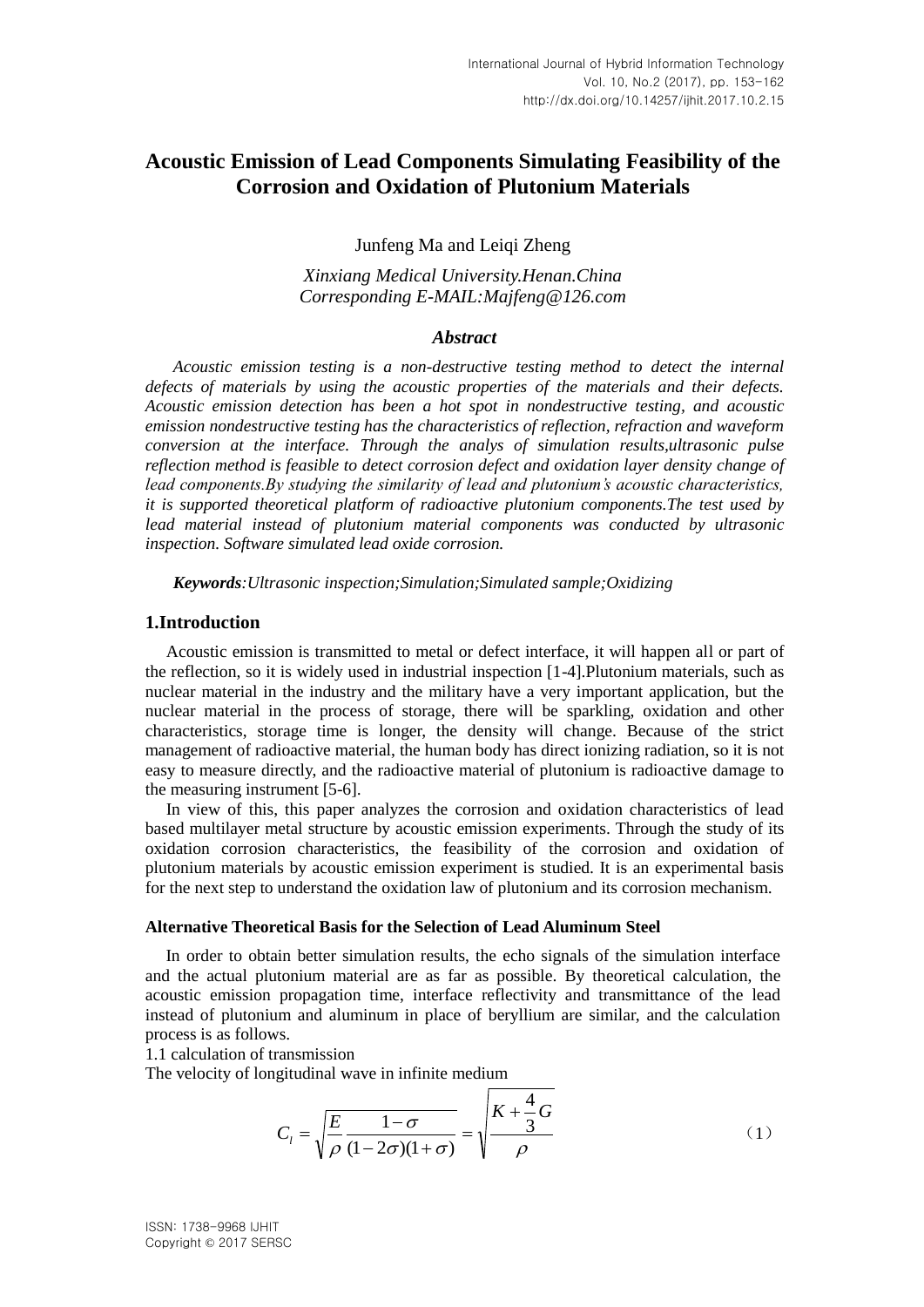## Shear wave velocity in infinite medium is

$$
C_t = \sqrt{\frac{E}{\rho} \frac{1}{2(1+\sigma)}}\tag{2}
$$

The calculated results are shown in Table 1

# **Table 1. Acoustic Parameters of Metal Components**

| Material                                                       | Density | Sound     |                            |                    | Elastic constant |                        |                        |
|----------------------------------------------------------------|---------|-----------|----------------------------|--------------------|------------------|------------------------|------------------------|
|                                                                |         | ${\bf P}$ | Tran<br>svers<br>e<br>wave | Young's<br>modulus | Shear<br>modulus | Poiss<br>on's<br>ratio | <b>Bulk</b><br>modulus |
| Plutonium                                                      | 19.71   | 2364      | 1465                       | 10.08              | 4.23             | 0.186                  | 5.34                   |
| Beryllium                                                      | 1.86    | 12890     | 8880                       | 31                 | 14.7             | 0.05                   | 11.48                  |
| <b>Steel</b>                                                   | 7.91    | 5790      | 3100                       | 19.7               | 7.57             | 0.30                   | 16.42                  |
| Lead                                                           | 11.4    | 4150      | 2348                       | 1.7                | 0.27             | 0.36                   | 20.24                  |
| Aluminum                                                       | 2.7     | 4087      | 3000                       | 6. 9               | 0.42             | 0.42                   | 143.75                 |
| Metal impedance calculation formula is:<br>(2)<br>$7 - \alpha$ |         |           |                            |                    |                  |                        |                        |

 $Z=p C$  (3) Impedance of each material is shown in Table 2

# **Table 2. Impedance Parameters of Metal Components**

| Vlateria.                                    | 'lutonium     | Bervilium | ∟ead              | Alumınum | Steel        |
|----------------------------------------------|---------------|-----------|-------------------|----------|--------------|
| $Impedance \times 105$<br>$\sigma/cm \angle$ | 598<br>$-46.$ | 075       | 720<br>. ZL<br>эс | 902      | 700<br>$4 -$ |

Reflection coefficient is:

$$
R_{I} = R_{a}^{2} = (\frac{Z - Z}{Z + Z})^{2}
$$
 (4)

Transmission coefficient is:  $T_I = 1 - R_I$  (5)

The results are shown in table 3:

# **Table 3. Material Results**

| Material                    | beryllium and<br>steel | Plutonium<br>and<br>beryllium | aluminum and steel | lead<br>and<br>aluminum |
|-----------------------------|------------------------|-------------------------------|--------------------|-------------------------|
| Reflection<br>coefficient   | 0.0978                 | 0.1028                        | 0.2085             | 0.0344                  |
| Transmission<br>coefficient | 0.9022                 | 0.8972                        | 0.7915             | 0.9656                  |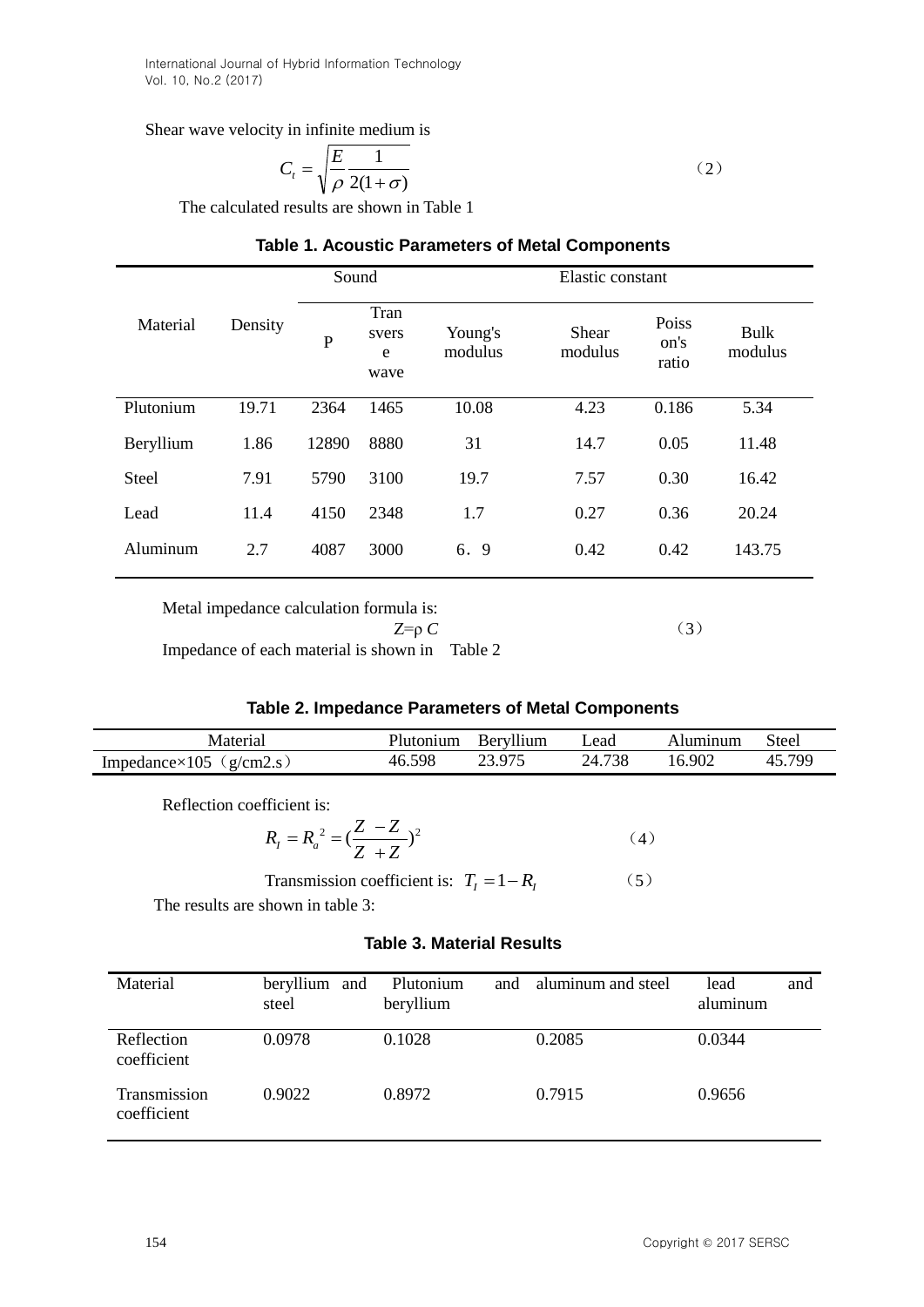The longitudinal wave into the plutonium components and the lead components are shown in Figure 1. As can be seen from the calculation results, the plutonium beryllium components after two acoustic reflection and transmission of acoustic energy into the air can reach 80.95%. The energy loss rate of lead aluminum materials was 76.46%, so difference of calculation results was 5.5%.Therefore, from the point of view of the energy loss , both results are relatively are close.



Plutonium components (b)Lead component

## **Figure 1. Schematic Diagram of Vertical Incedent to Components of Longitudinal Wave Calculation of Transmission Time**

Assuming that the thickness of the aluminum is X mm, transmission time is:

$$
\frac{X}{6.26 \text{ [h]} m} = \frac{7 \text{ m m}}{12 \text{ m} \text{m}} \tag{6}
$$

Thus the X was calculated to be 3.4mm. In the same way, the thickness of lead is 6.5mm, and the results are as shown in Table 4.

## **Table 4. Material Parameters**

|           | Longitudinal wave velocity | Density     | <b>Thickness</b> |  |
|-----------|----------------------------|-------------|------------------|--|
| Material  | (x103m/s)                  | (x103kg/m3) | $mm$ )           |  |
| Beryllium | 12.81                      | 1.86        | 7.0              |  |
| Aluminum  | 6.29                       | 2.70        | 3.4              |  |
| Plutonium | 2.34                       | 19.71       | 7.0              |  |
| Lead      | 2.17                       | 11.40       | 6.5              |  |

Simulation analysis:

The acoustic emission is used to detect t the defect area, and the typical waveforms are shown in Figure 2 And Fig 3. simulation results show that the corresponding diameter is 15mm, the depth of the 2mm defect area.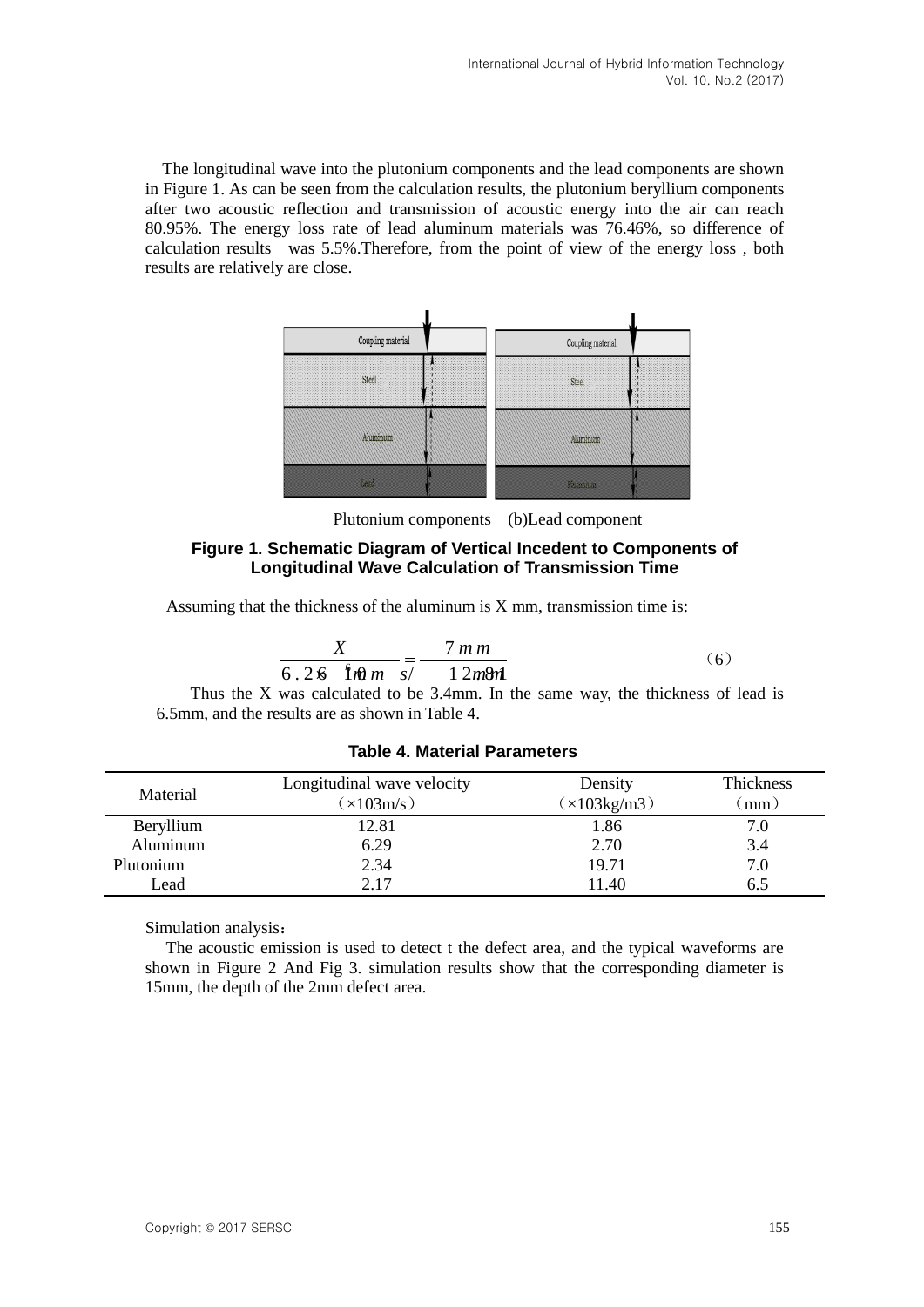

**Figure 2. AE Signal of Normal Area Figure 3. AE Signal of Defect Area**

The comparison between the 7 and 8 can be seen that the acoustic emission echo signal of the sound area and the defect area are quite different. Compared to intact waveform waveform, defect area corresponds to the grids on the surface echo and echo of surface much wave of a defect and tinplate surface echo amplitude significantly reduced.

The figure 8 further analysis, defect echo and echo of surface and the time difference is 1.8 Mu s, acoustic emission in stereotype propagation velocity is about 2.1mm/ microsecond, the calculated defect depth is about 1.95mm. The actual defect depth is 2mm, the error is about 2.5%.

From the above analysis, we can find that the corrosion defects can be detected by using A scanning method. In the intact zone, the grids on the surface echo and echo of surface and no other echo signal; and in the defect area, between grids in the upper surface and the lower surface of the echo will appear flaw echo signals, through between the defect echo and echo of surface and bottom time difference can determine the depth of corrosion defects.

The results and analysis of 3 components simulation test results

simulation program verification test

According to the test , the echo waveform of the standard test block is shown in Figure 4(a), and the simulation results are shown in Figure 4 (b). The time when the first five echo peak appeared, the results are listed in table 5.

| Measurement times          | Once echo | Second<br>echo | Third echo | Fourth<br>echo | Fifth<br>echo |
|----------------------------|-----------|----------------|------------|----------------|---------------|
| Measured value $(\mu s)$   | 8.92      | 17.6           | 26.04      | 34.48          | 42.92         |
| Simulation value $(\mu s)$ | 8.68      | 17.4           | 26.12      | 34.88          | 43.56         |
| Relative error $(\% )$     | 2.7       |                | 0.3        |                | 1.5           |
| Mean error $(\% )$         |           |                | l .4       |                |               |

**Table 5. Echo Peak Time of the Actual Value and Simulation Value**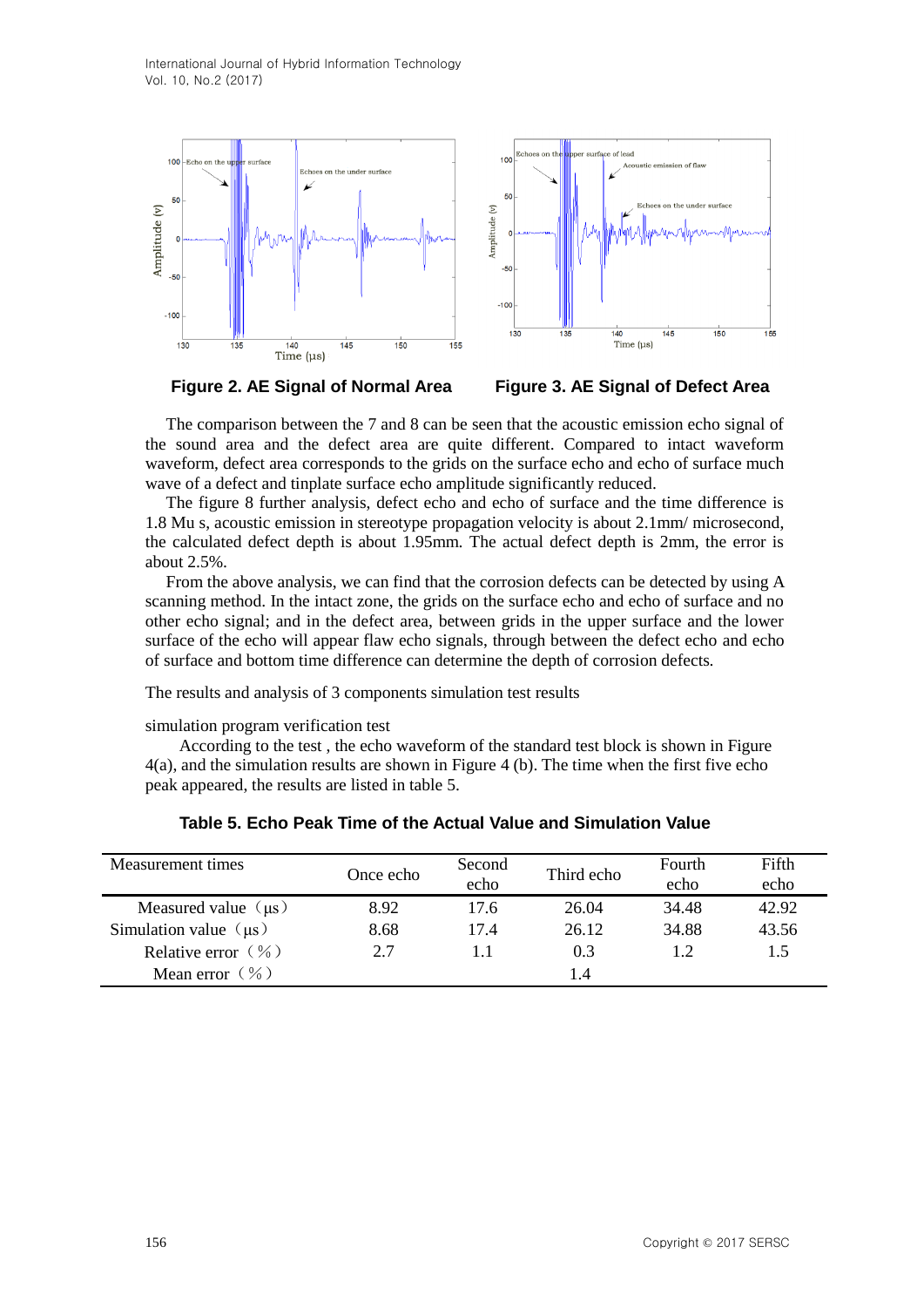

**Figure 4. The Simulation Results (a) Actual Testing Signal Waveform (b) The Simulation Waveform**

 From Figure5 and table 5 it can be seen that the waveform and the actual waveform are basically the same. The average error is 1.4%. The simulation program is obtained by simulation is correct.

#### **Components Simulation Test Results and Analysis**

Simulation test of acoustic emission in the intact state

When the components are in good condition and the internal defect free, the f is used to simulate the acoustic emission of 10Hz, and the signal waveform is shown in Figure 8. The pulse duration number n is 3, and the sampling frequency of FC was 250Hz.



**Figure 5. Components in Good Condition under the AE Testing Signal Simulation Waveform** 

when the components are not defective, there are mainly three echo signals in the signal, respectively: the steel / beryllium interface echo signal (called the first interface echo), beryllium / lead interface echo signal (called the second interface echo) and lead at the bottom of the echo signal (called the bottom wave). If the frequency of the acoustic emission is increased, and the position of the echo on the time axis is not changed. But the echo width of each interface is narrow, it is beneficial to distinguish the interface wave and the defect wave.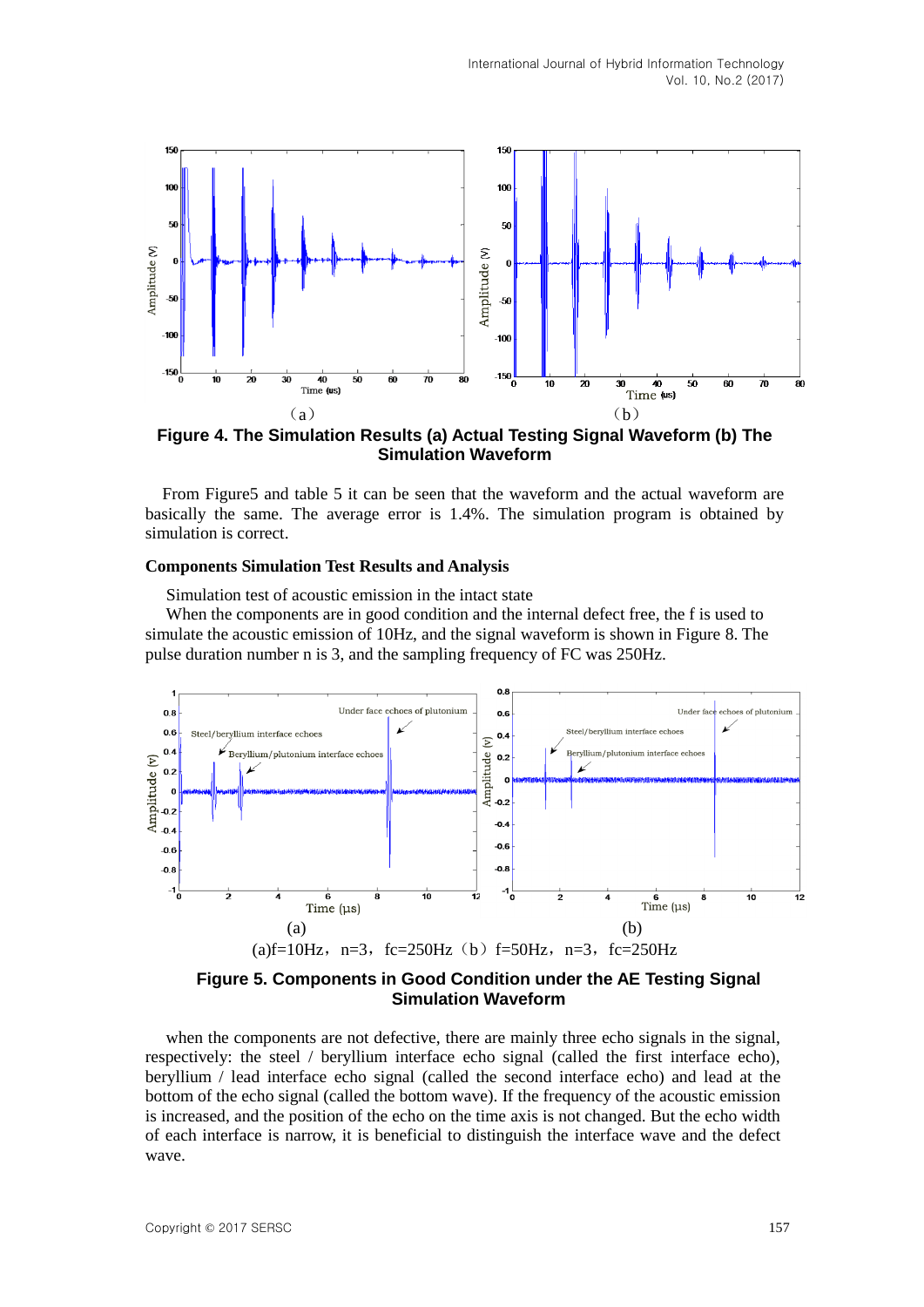#### **Simulation test of lead layer in component**

Simulation test for detection parameters constant and the depth different of defect corrosion

The acoustic emission frequency is  $f=10Hz$ , the pulse period is  $n=3$ , the sampling frequency is fc=250Hz. The simulation waveforms of 0.5mm, 1mm and 1.5mm in the depth of corrosion defects are shown in Figure 6(a), (b), (c), respectively.



(a)  $f=10$ Hz (b)  $f=25$ Hz (c)  $f=50$ Hz

**Figure 7. Simulation Testing Waveform of Different AE Frequency** 

From Figure 7 it can be seen that the acoustic emission detection capability of different frequencies is different for the same defect. In Figure 8 (a), the defects of the defects are not separated from the base wave, so the defect can not be detected, and the gap between the defect and the wave is gradually separated with the increase of the acoustic emission frequency. The bigger distance between defect wave and bottom wave is , the more it is to detect, so the ability of detecting the minimum defect can be improved by increasing the acoustic emission frequency.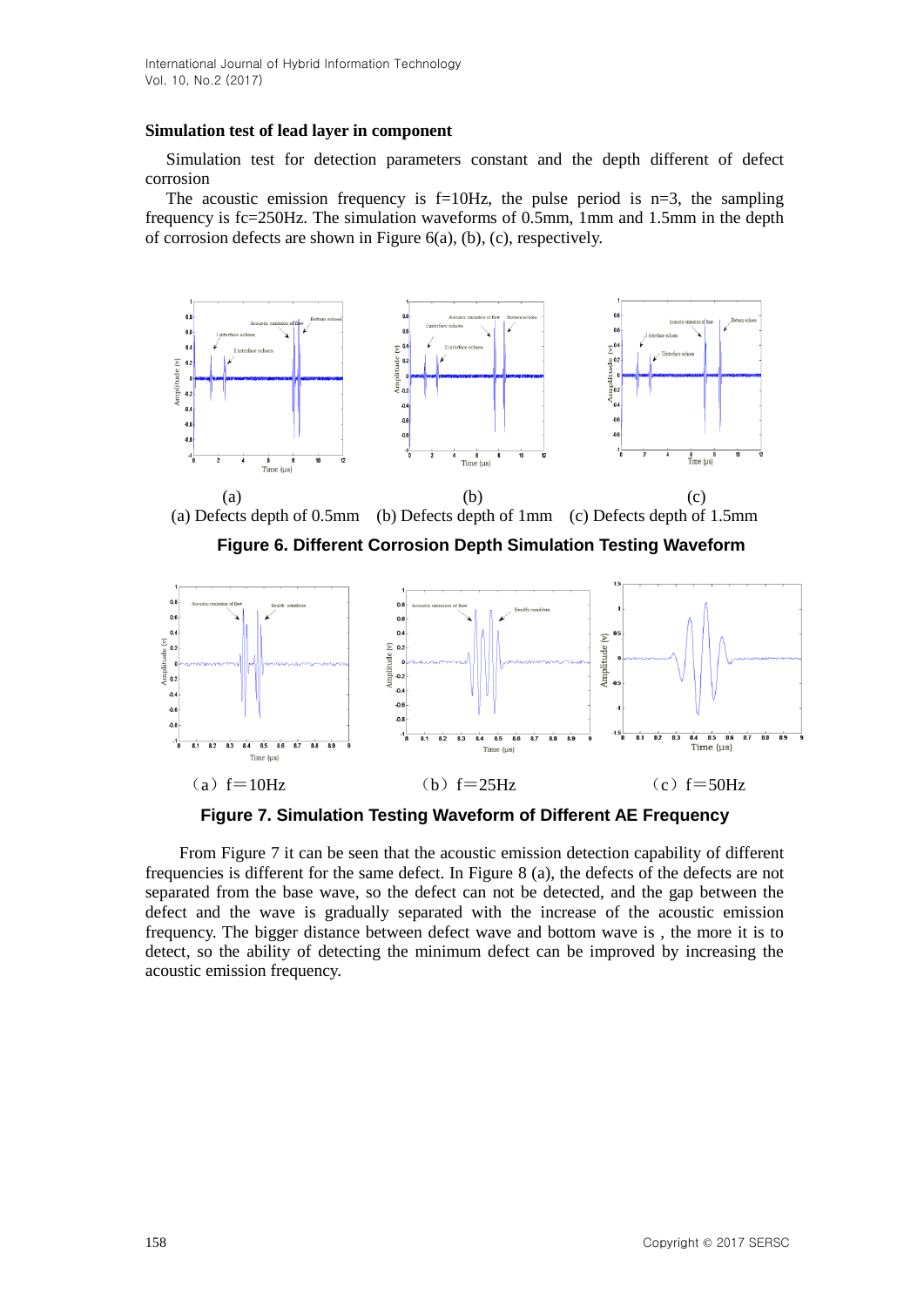

**Figure 8. Simulation Testing Waveform of Different Ultrasonic Frequency Cycles**

The depth of corrosion depth is 0.2mm, the acoustic emission frequency is f=10Hz, the sampling frequency is  $f_c=250Hz$ , the pulse duration is 3, 5, 7, and the simulation results are shown in Figure 9.

From Figure 9, it can be seen that the acoustic emission pulse duration (i.e., pulse width) is also affected by the same defect. With the increase of the pulse width, the defects in the 11 (c) of the defects are not separated from the bottom wave, which can not be detected.

#### **Simulation test of lead layer material density of components**

When lead is oxidized, the volume density will be reduced, and the metal surface oxidation corrosion can be analyzed by simulating the wave of the metal.

Simulation and detection of lead layer material density as a whole

AE frequency  $f = 10Hz$ , pulse period n=3, sampling frequency 250Hz, when lead layer material density is reduced by 30%, 10%, 50%, the simulation test waveform is shown in Figure 9.



#### **Figure 9. Plutonium Material Density Changes of the Simulation Waveform**

From Figure 10 it can be seen that the position of the bottom wave and the amplitude of the second interface echo in the signal can be changed when the density of the material is changed. Compared with the intact state, when the density decreases, the bottom wave position will move forward, and the second interface echo amplitude will decrease. The greater the density decreases, the more II interface echo amplitude decreased significantly. Therefore, the change of the position of the bottom wave and the change of the amplitude of the second interface echo can be determined by the change of the density of the inner material.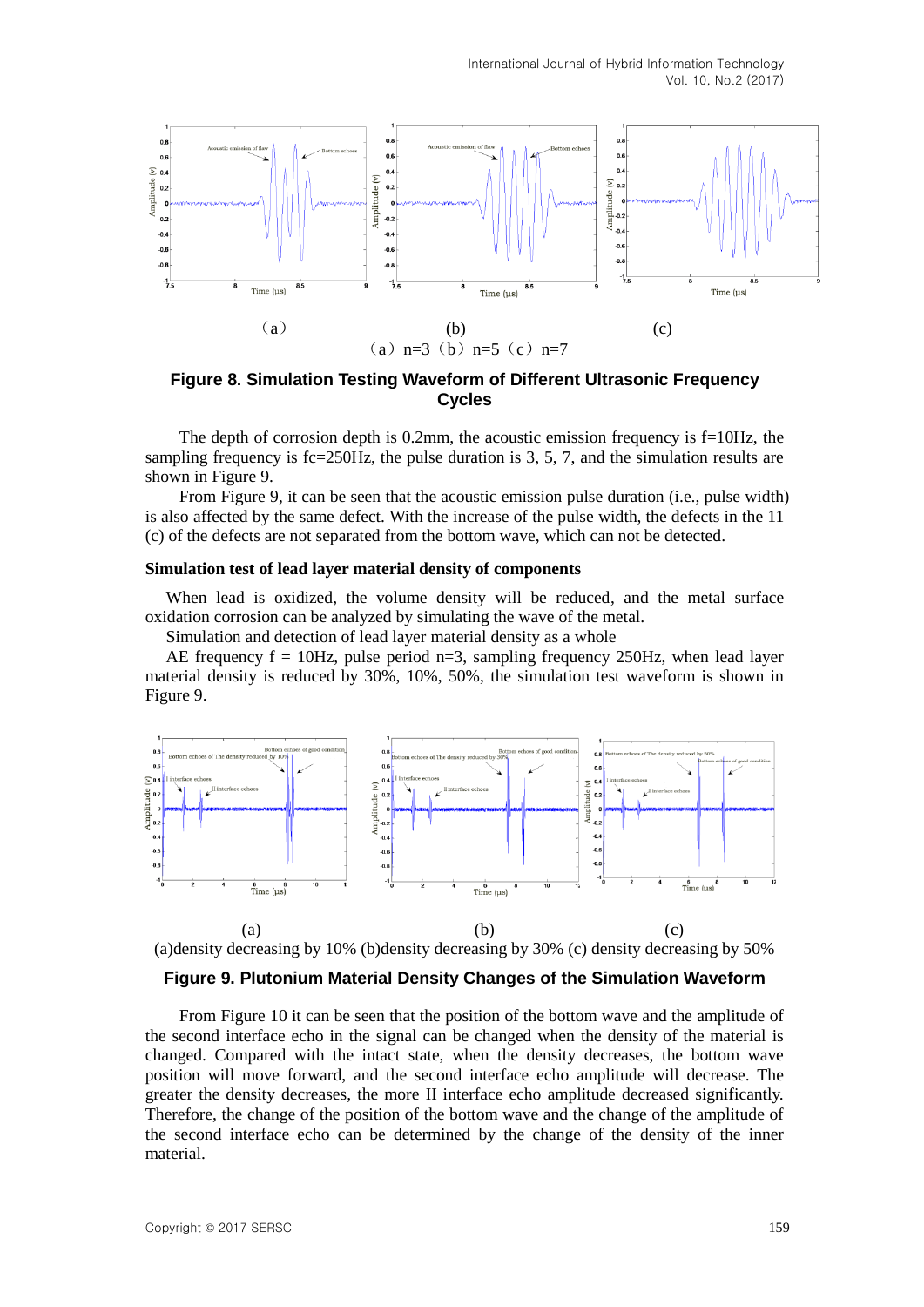Simulation test of the density of lead layer

AE frequency  $f = 10$ Hz, pulse period n=3, sampling frequency 250Hz, When the material density along the thickness direction according to the linear law were reduced by 30%, 10%, 50%, the simulation test waveform is shown in figure 10



(a)density decreasing by 10% (b)density decreasing by 30% (c) density decreasing by 50%

## **Figure 10. Plutonium Material Density According to the Linear Change of the Simulation Waveform**

From figure 10 it can be seen that when the density of the inner layer of the inner layer is changed, the position of the bottom wave will be changed. Compared with the intact state, when the density decreases, the bottom wave position will move forward. The greater the density decreases, the greater the degree of bottom wave forward, so the change of the inner material density can be determined by the change of the position of the bottom wave. The difference between the material density and the whole change is that the echo amplitude of the second interface is essentially unchanged, and the amplitude of the second interface echo decreases with the decrease of the density.

## **Conclusions**

It is feasible to detect defects of plutonium components and detect the density change of the plutonium components by the acoustic emission method. Acoustic emission parameters have an effect on the detection capability, and the ability of detecting the minimum corrosion defects can be improved by increasing the acoustic emission frequency and decreasing the pulse width. The existence of corrosion defects can be judged by observing whether there is a defect echo between the end of the acoustic emission signal and the bottom wave. At the same time, the change of the inner material density can be judged by the position change of the bottom wave in the time axis: bottom wave to move forward more, the density of the material to decrease more.Because the density of plutonium materials is larger than that of lead, the acoustic emission shows that the distance between the defect and the bottom wave is smaller than that of the lead.. This research conclusion provides a theoretical platform for the research on nondestructive testing of plutonium materials.

## **References**

- [1] Qi Wu, Fengming Yu, Yoji Okabe etc.Acoustic emission detection and position identification of transverse cracks in carbon fiber–reinforced plastic laminates by using a novel optical fiber ultrasonic sensing system. Structural Health Monitoring.2015, Vol. 14(3) 205–213.
- [2] Navid. Nemati, Brian Metrovich and Antonio Nanni.Acoustic Emission Assessment of Through-Thickness Fatigue Crack Growth in Steel Members. Advances in Structural Engineering Vol. 18 No. 2 2015.
- [3] Daniel, I.M., Luo, J.J., Sifniotopoulos, C.G. and Chun, H.J. (1998)."Acoustic emission monitoring of fatigue damage in metals",Nondestructive Testing and Evaluation, Vol. 14, pp. 71–87.
- [4] Golaski, L., Gebski, P. and Ono, K. (2002). "Diagnostics of reinforced concrete bridges by acoustic emission", Journal of Acoustic Emission, Vol. 20, pp. 83–98.
- [5] F. Ferrer, H. Idrissi, H. Mazille, P. Fleischmann, P. Labeeuw, On the potential of acoustic emission for the characterization and understanding of mechanical damaging during corrosion – abrasion processes, Wear